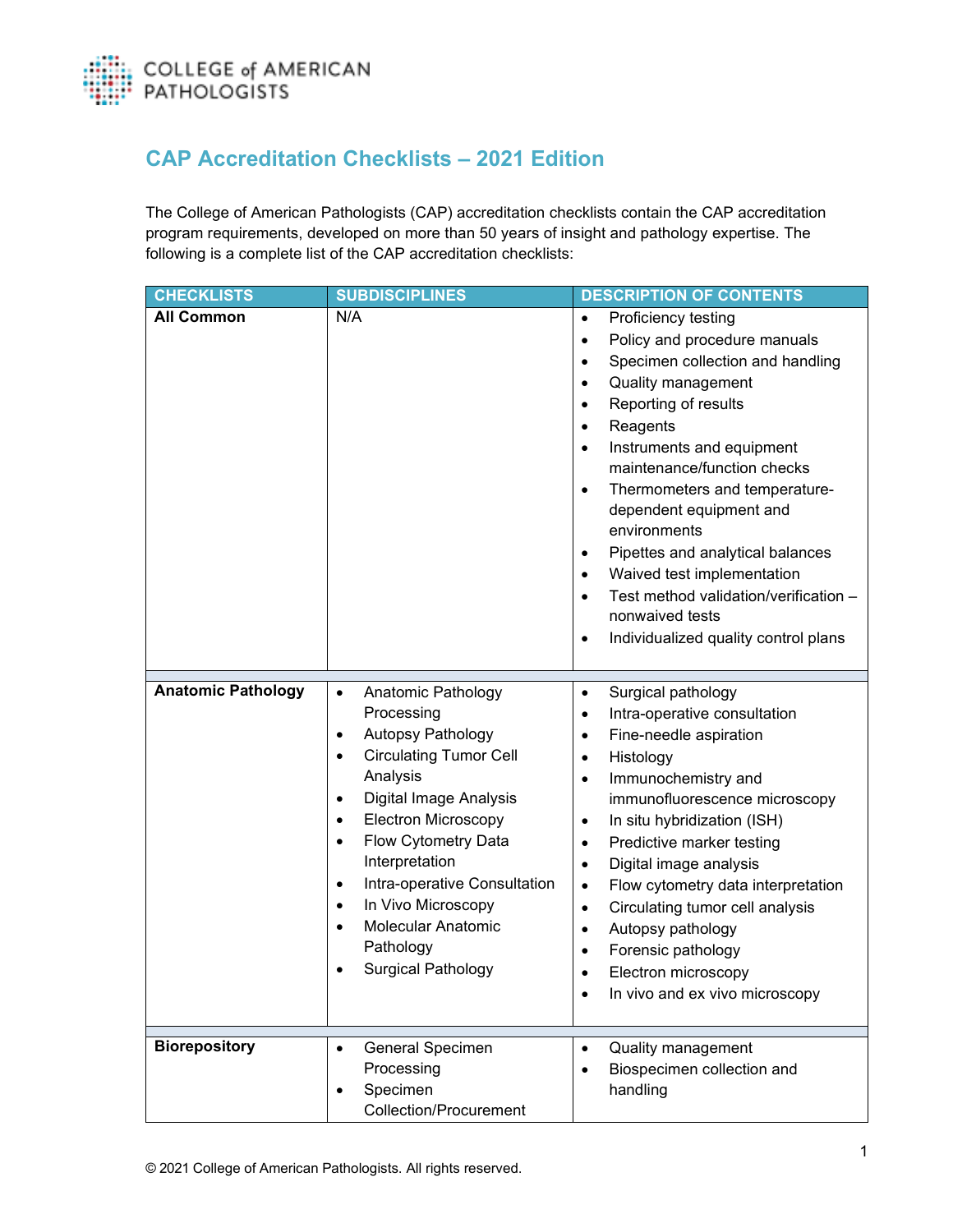

|                                                | Specimen Distribution and<br>$\bullet$<br>Agreements<br>Specimen Informatics<br>Specimen Storage                              | Biospecimen processing and<br>$\bullet$<br>quality, including DNA/RNA<br>extraction/amplification, cell<br>fractionization, cell and tissue<br>culture, and histology<br>Specialized techniques, such as<br>whole slide imaging, digital image<br>analysis, tissue microarray, laser<br>capture microdissection, and<br>molecular methods<br>Inventory management system<br>٠<br>Storage<br>٠<br>Source and sponsor facilities<br>Informed consent and institutional<br>review board<br>Distribution policies and<br>$\bullet$<br>agreements                                                                                               |
|------------------------------------------------|-------------------------------------------------------------------------------------------------------------------------------|--------------------------------------------------------------------------------------------------------------------------------------------------------------------------------------------------------------------------------------------------------------------------------------------------------------------------------------------------------------------------------------------------------------------------------------------------------------------------------------------------------------------------------------------------------------------------------------------------------------------------------------------|
| <b>Chemistry and</b><br><b>Toxicology</b>      | <b>Blood Gases</b><br>$\bullet$<br>Chemistry<br>$\bullet$<br><b>Special Chemistry</b><br>$\bullet$<br>Toxicology<br>$\bullet$ | Automated chemistry procedures<br>$\bullet$<br>Blood gas analysis<br>$\bullet$<br>Therapeutic drug monitoring<br>$\bullet$<br>Toxicology screening and<br>$\bullet$<br>confirmatory testing<br>Prenatal screening<br>٠<br>Cystic fibrosis sweat testing<br>Tumor marker, immune system, and<br>$\bullet$<br>infectious disease immunoassays<br>Hemoglobin separation<br>٠<br>Methods, such as thin layer<br>$\bullet$<br>chromatography (TLC), gas<br>chromatography (GC), high<br>performance liquid chromatograph<br>(HPLC), mass spectrometry (MS),<br>Imaging MS, atomic absorption,<br>radioimmunoassay (RIA), and<br>electrophoresis |
| <b>Clinical Biochemical</b><br><b>Genetics</b> | <b>Clinical Biochemical</b><br>$\bullet$<br>Genetics<br><b>Newborn Screening</b><br>$\bullet$                                 | Diagnostic testing for inborn errors<br>of metabolism<br>Methods, such as enzyme assays,<br>TLC, GC, HPLC, MS,<br>electrophoresis, and RIA<br>Newborn screening                                                                                                                                                                                                                                                                                                                                                                                                                                                                            |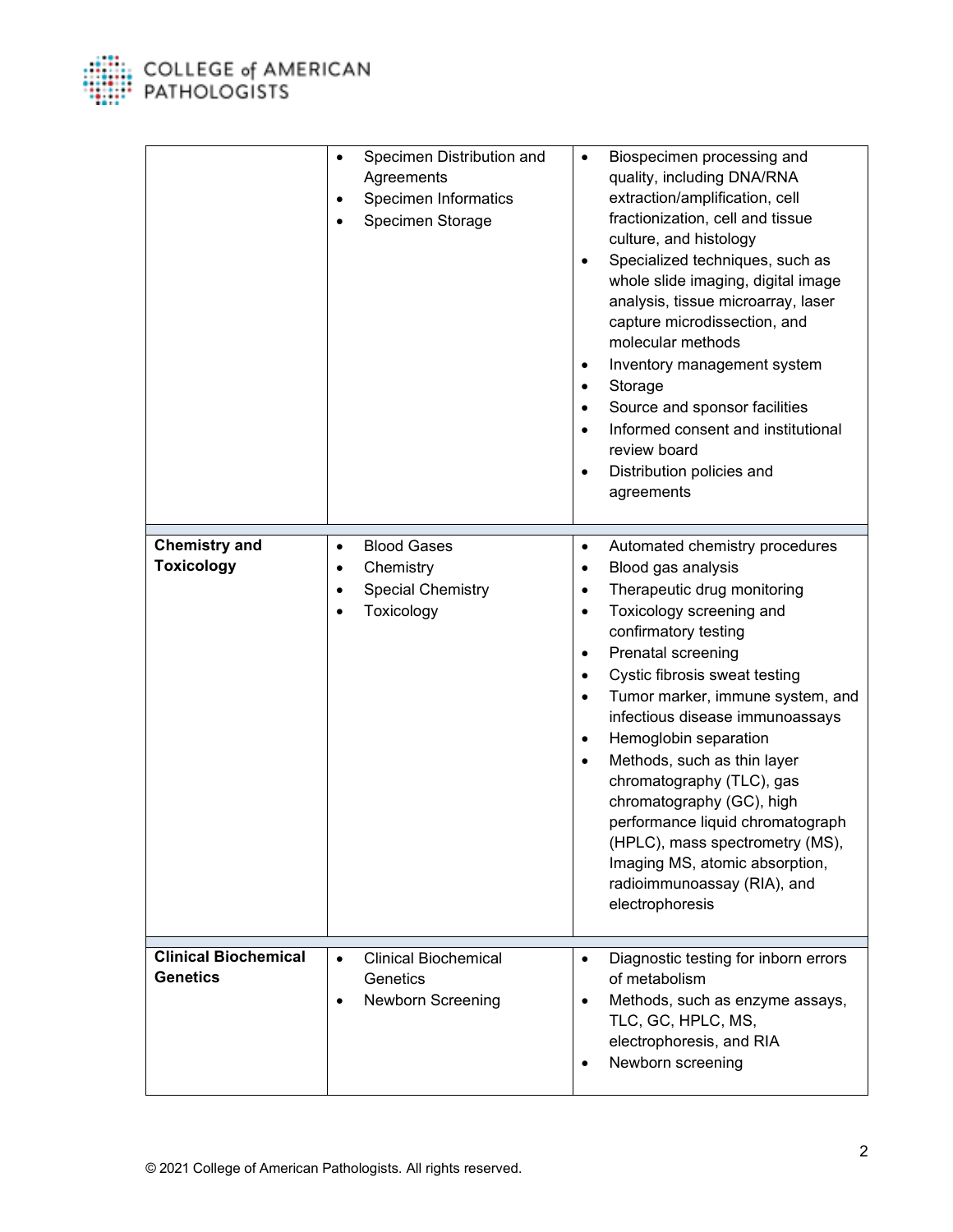

| <b>Cytogenetics</b>                    | <b>Conventional Cytogenetics</b><br>$\bullet$<br><b>Genomic Copy Number</b><br>$\bullet$<br>Microarray<br>In Situ Hybridization<br>Remote Data Assessment                                                                                                                                                  | Cytogenetic studies for<br>$\bullet$<br>constitutional and neoplastic<br>disorders<br>ISH for constitutional and neoplastic<br>$\bullet$<br>disorders, including predictive<br>marker testing<br>Digital image analysis<br>$\bullet$<br>Genomic copy number analysis<br>using arrays                                                          |
|----------------------------------------|------------------------------------------------------------------------------------------------------------------------------------------------------------------------------------------------------------------------------------------------------------------------------------------------------------|-----------------------------------------------------------------------------------------------------------------------------------------------------------------------------------------------------------------------------------------------------------------------------------------------------------------------------------------------|
| Cytopathology                          | <b>Cytology Processing</b><br>$\bullet$<br><b>Cytology Screening</b><br>٠<br>Gynecologic Cytopathology<br>Non-gynecologic<br>Cytopathology                                                                                                                                                                 | Cytology processing and staining<br>$\bullet$<br>Cytology screening, manual and<br>automated<br>Immunocytochemistry, including<br>$\bullet$<br>predictive marker testing<br>Gynecologic cytopathology<br>$\bullet$<br>Non-gynecologic cytology (including<br>$\bullet$<br>fine-needle aspiration)                                             |
| <b>Director Assessment</b>             | N/A                                                                                                                                                                                                                                                                                                        | Laboratory director qualifications<br>$\bullet$<br>Laboratory director responsibilities                                                                                                                                                                                                                                                       |
| <b>Flow Cytometry</b>                  | Flow Cytometry<br>$\bullet$                                                                                                                                                                                                                                                                                | Blood lymphocyte subset<br>$\bullet$<br>enumeration<br>CD34 stem cell enumeration<br>$\bullet$<br>Leukemia and lymphoma<br>$\bullet$<br>immunophenotyping<br>DNA content and cell cycle analysis<br>Rare event flow cytometric assays                                                                                                         |
| <b>Forensic Drug</b><br><b>Testing</b> | Drug Testing – Hair<br>Drug Testing - Meconium<br>Drug Testing - Nails<br>٠<br>Drug Testing - Oral fluid<br>$\bullet$<br>Drug Testing - Umbilical<br>$\bullet$<br>Cord<br>Drug Testing - Urine<br>$\bullet$<br>Drug Testing - Urine Screen<br>$\bullet$<br>Only<br>Drug Testing - Whole Blood<br>$\bullet$ | Non-medical drug testing<br>Screening and confirmatory testing<br>for different specimen types (urine,<br>blood, oral fluid, hair, meconium,<br>umbilical cord, and nails)<br>Specimen handling and chain-of-<br>$\bullet$<br>custody<br>Certification/inspection of results<br>Methods, such as immunoassays,<br>$\bullet$<br>LC, GC, and MS |
| <b>Hematology and</b><br>Coagulation   | <b>Body Fluid Analysis</b><br>$\bullet$<br>Coagulation<br>$\bullet$                                                                                                                                                                                                                                        | CBC and differentials, automated<br>$\bullet$<br>and manual                                                                                                                                                                                                                                                                                   |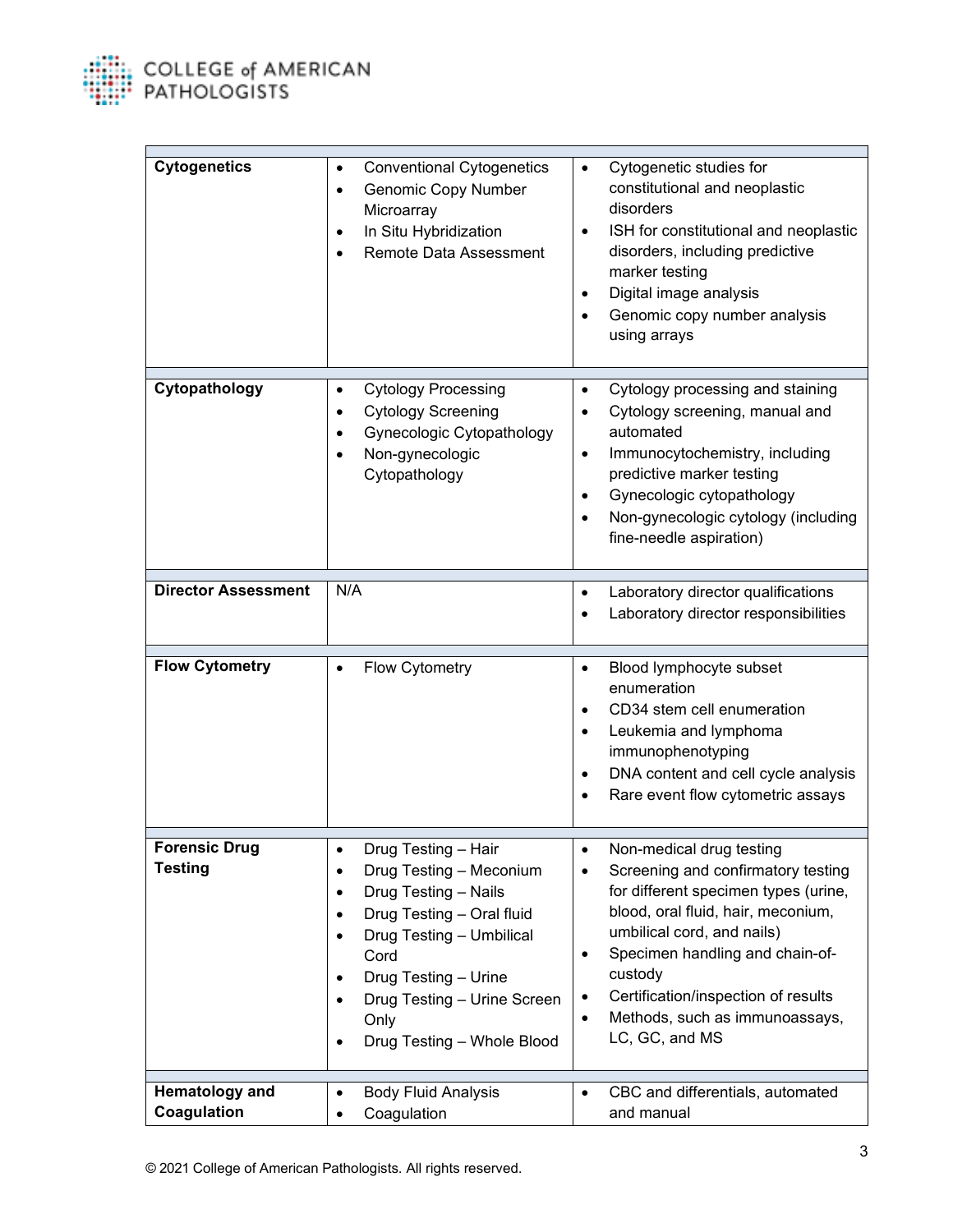

|                           | Hematology                                                                                                                                                                                                                                                    | Reticulocytes, automated and<br>$\bullet$<br>manual<br>Bone marrow preparations<br>$\bullet$<br>Abnormal hemoglobin detection<br>$\bullet$<br>Blood film examination for<br>$\bullet$<br>microorganisms<br>Semen analysis, automated and<br>$\bullet$<br>manual<br>Routine coagulation assays<br>$\bullet$<br>Specialized coagulation assays,<br>$\bullet$<br>including factor assays, mixing<br>studies, D-dimer, electrophoresis<br>studies, and platelet function assays                                                                                               |
|---------------------------|---------------------------------------------------------------------------------------------------------------------------------------------------------------------------------------------------------------------------------------------------------------|---------------------------------------------------------------------------------------------------------------------------------------------------------------------------------------------------------------------------------------------------------------------------------------------------------------------------------------------------------------------------------------------------------------------------------------------------------------------------------------------------------------------------------------------------------------------------|
| Histocompatibility        | <b>Clinical Transplantation</b><br>$\bullet$<br>Support<br><b>HLA Cellular Functional</b><br>$\bullet$<br><b>Tests</b><br><b>HLA Flow Cytometry</b><br>$\bullet$<br><b>HLA Molecular</b><br><b>HLA Serology</b><br>$\bullet$<br><b>HLA Solid Phase Assays</b> | HLA testing by serologic, molecular,<br>$\bullet$<br>flowcytometry, immunoassay, and<br>solid phase methods<br>Class I and II antigen typing<br>$\bullet$<br>HLA antibody screening,<br>$\bullet$<br>identification, and crossmatching<br>DNA typing, including low and high<br>$\bullet$<br>resolution typing, and DNA<br>sequence-based typing<br>Donor-recipient histocompatibility,<br>$\bullet$<br>including renal, hematopoietic<br>progenitor cell, and non-renal organ<br>transplants<br>Hematopoietic progenitor cell<br>$\bullet$<br>engraftment and monitoring |
| Immunology                | Immunology<br>$\bullet$                                                                                                                                                                                                                                       | General immunology assays,<br>$\bullet$<br>manual and automated<br>Immune system profiles<br>$\bullet$<br>Tumor marker and infectious<br>$\bullet$<br>disease immunoassays<br>Microbial antigen testing<br>$\bullet$<br>Waived molecular-based<br>$\bullet$<br>microbiology tests<br>ABO/Rh and antibody screening<br>$\bullet$<br>(non-transfusion related)<br>Syphilis serology<br>$\bullet$<br>HIV Primary diagnostic testing<br>Western blot                                                                                                                          |
| <b>Laboratory General</b> | N/A                                                                                                                                                                                                                                                           | Quality management system<br>$\bullet$                                                                                                                                                                                                                                                                                                                                                                                                                                                                                                                                    |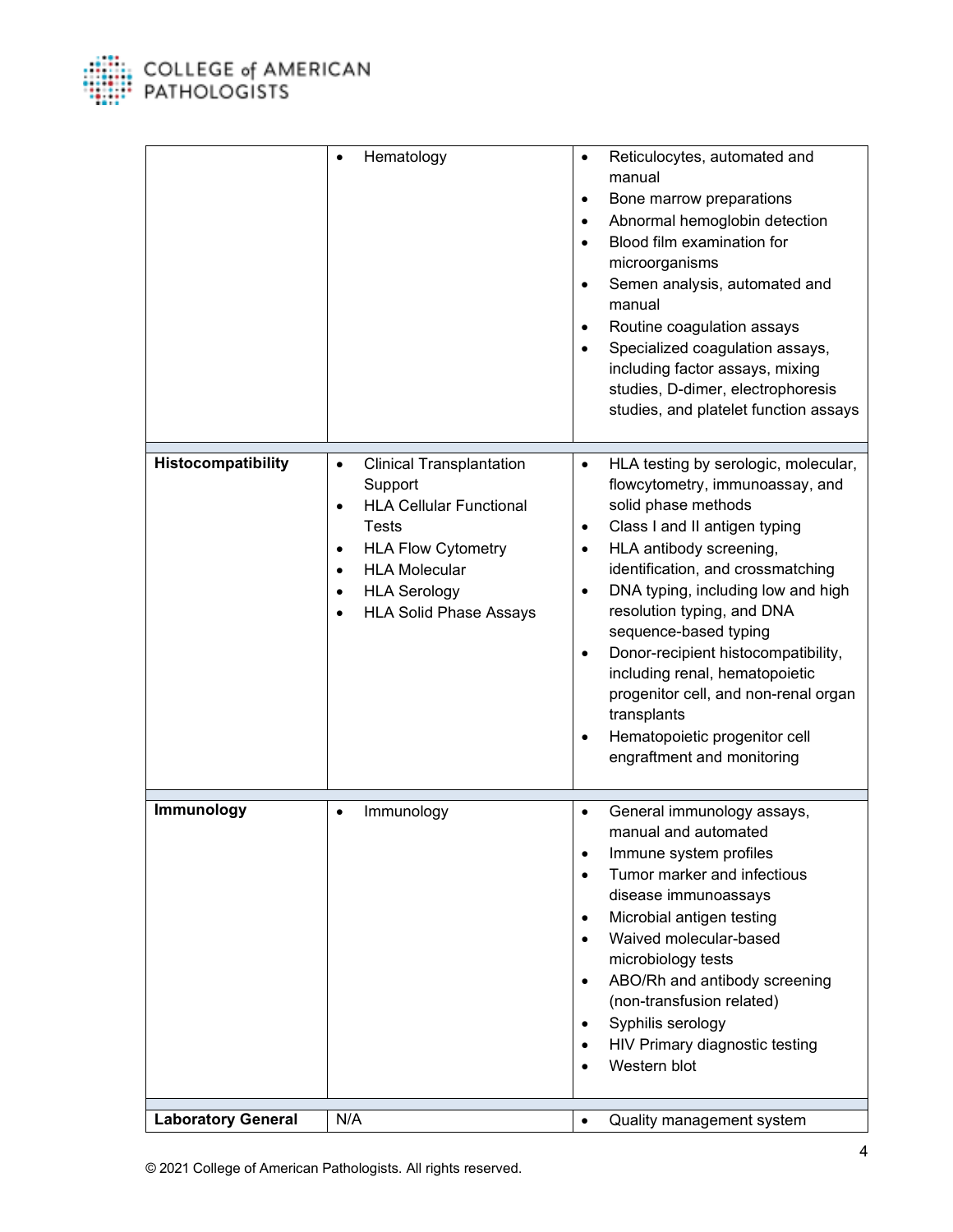

COLLEGE of AMERICAN<br>PATHOLOGISTS

|                        |                                                                                                                                                                                                                                                                                                                                                                                                                                           | Specimen collection<br>$\bullet$<br>Chain-of-custody specimen<br>$\bullet$<br>collection and handling<br>Direct-to-consumer testing<br>$\bullet$<br>Specimen transport and tracking<br>$\bullet$<br>Result reporting<br>$\bullet$<br>Quality of water<br>$\bullet$<br>Laboratory computer services<br>$\bullet$<br>Telepathology and remote data<br>$\bullet$<br>assessment<br>Whole slide imaging<br>٠<br>Personnel<br>$\bullet$<br>Physical facilities<br>$\bullet$<br>Laboratory Safety<br>California laboratory licensure<br>٠<br>requirements                                                                                                                                                                                                                                                                                                                                                                                                                                                         |
|------------------------|-------------------------------------------------------------------------------------------------------------------------------------------------------------------------------------------------------------------------------------------------------------------------------------------------------------------------------------------------------------------------------------------------------------------------------------------|------------------------------------------------------------------------------------------------------------------------------------------------------------------------------------------------------------------------------------------------------------------------------------------------------------------------------------------------------------------------------------------------------------------------------------------------------------------------------------------------------------------------------------------------------------------------------------------------------------------------------------------------------------------------------------------------------------------------------------------------------------------------------------------------------------------------------------------------------------------------------------------------------------------------------------------------------------------------------------------------------------|
| <b>Limited Service</b> | <b>Body Fluid Analysis</b><br>$\bullet$<br>Coagulation<br>$\bullet$<br>Hematology<br>$\bullet$<br><b>Blood Gas Analysis</b><br>$\bullet$<br>Chemistry<br>$\bullet$<br><b>Special Chemistry</b><br>$\bullet$<br>Toxicology<br>$\bullet$<br>Bacteriology<br>$\bullet$<br>Parasitology<br>$\bullet$<br>Mycology<br>$\bullet$<br>Virology<br>$\bullet$<br>Urinalysis<br>$\bullet$<br>Immunology<br>$\bullet$<br>Immunohematology<br>$\bullet$ | Contains a limited subset of<br>requirements from the checklists,<br>including:<br>Automated and manual hematology<br>testing, including CBC,<br>reticulocytes, and differentials<br>Routine coagulation assays<br>$\bullet$<br>Body fluid analysis, including semen<br>$\bullet$<br>analysis<br>Automated general chemistry<br>$\bullet$<br>Blood gas analysis<br>$\bullet$<br>Therapeutic drug monitoring<br>$\bullet$<br>Screening for drugs of abuse<br>$\bullet$<br>Tumor marker and infectious<br>disease immunoassays<br>Urinalysis dipstick and microscopy,<br>manual and automated methods<br>Microbiology specimen set up,<br>direct specimen examination,<br>stains, and antigen typing for<br>various subdisciplines<br>General immunology assays,<br>$\bullet$<br>including anti-nuclear antibody<br>testing, HIV primary diagnostic<br>testing, and immune system profiles<br>Microbial antigen/antibody testing<br>Non-transfusion-related<br>immunohematology testing<br>Syphilis serology |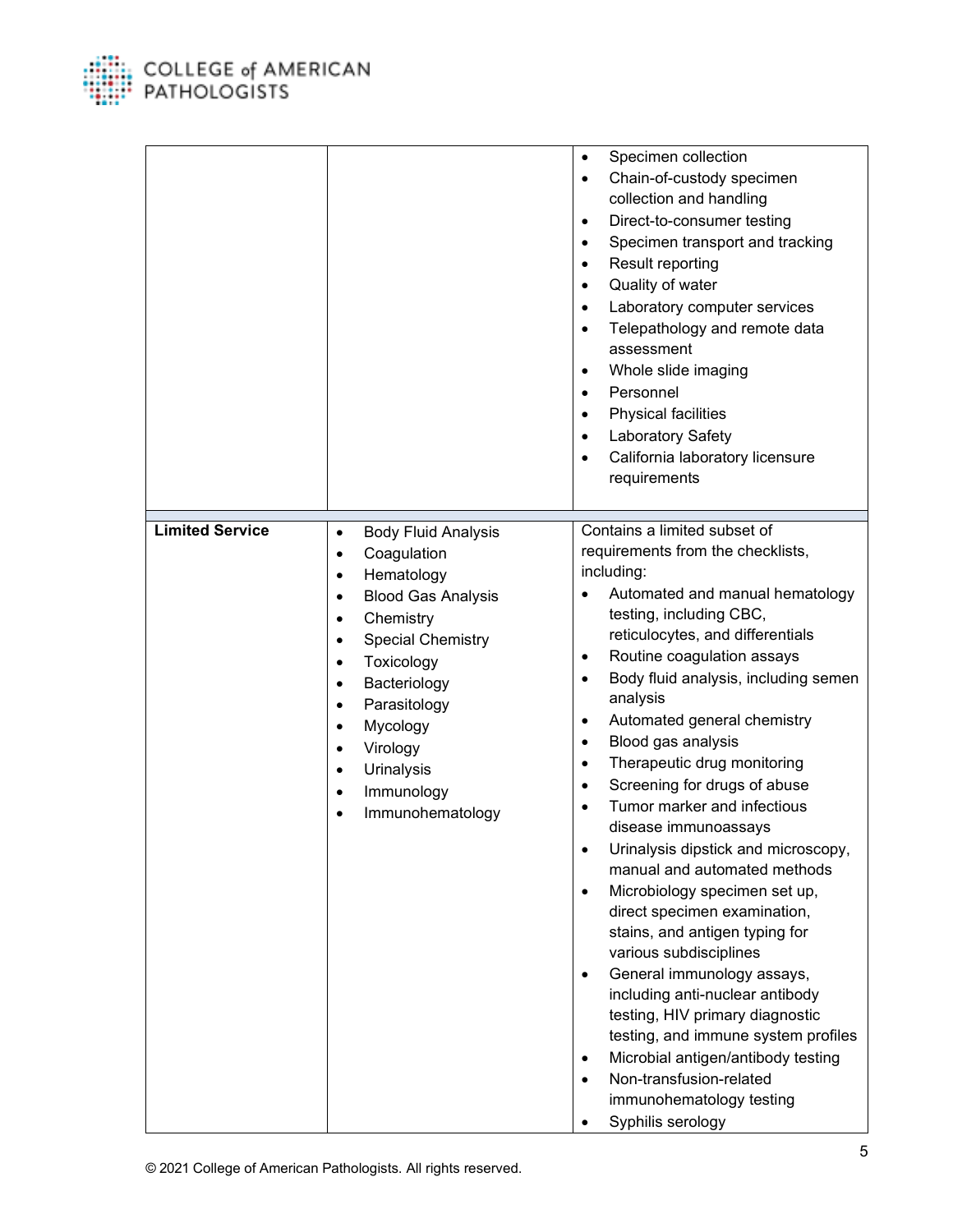

|                                       |                                                                                                                                                                                              | Waived molecular based<br>$\bullet$<br>microbiology tests                                                                                                                                                                                                                                                                                                                                                                                                                                                                                                                                                                                                       |
|---------------------------------------|----------------------------------------------------------------------------------------------------------------------------------------------------------------------------------------------|-----------------------------------------------------------------------------------------------------------------------------------------------------------------------------------------------------------------------------------------------------------------------------------------------------------------------------------------------------------------------------------------------------------------------------------------------------------------------------------------------------------------------------------------------------------------------------------------------------------------------------------------------------------------|
| Microbiology                          | Bacteriology<br>$\bullet$<br>Molecular Microbiology<br>$\bullet$<br>Mycobacteriology<br>$\bullet$<br>Mycology<br>$\bullet$<br>Parasitology<br>Virology                                       | Culture setup, staining, antigen<br>$\bullet$<br>typing, screening, identification, and<br>susceptibility testing for<br>bacteriology, mycology,<br>mycobacteriology, and virology<br>Parasitology, including stool for ova<br>$\bullet$<br>and parasites and blood films for<br>microorganisms<br>Molecular microbiology, including<br>$\bullet$<br>waived and non-waived FDA-<br>cleared/approved methods,<br>modified methods, and laboratory-<br>developed methods<br>Microbial identification, using<br>$\bullet$<br>methods such as MALDI-TOF MS,<br>GC, HPLC, ISH, target and signal<br>amplification, and sequencing                                    |
| <b>Molecular Pathology</b>            | <b>Inherited Genetics</b><br>$\bullet$<br>Molecular Oncology -<br>$\bullet$<br><b>Hematologic Diseases</b><br>Molecular Oncology - Solid<br>$\bullet$<br>Tumor<br><b>Molecular Pathology</b> | Clinical molecular genetics testing,<br>$\bullet$<br>including oncology, inherited<br>disease, pharmacogenomics, HLA,<br>forensic identity, and relationship<br>testing applications<br>Molecular assay validation<br>$\bullet$<br>ISH for constitutional and neoplastic<br>$\bullet$<br>disorders, including predictive<br>marker testing<br>Methods, such as electrophoresis,<br>$\bullet$<br>PCR, arrays, digital image analysis,<br>and sequencing<br>Next-generation sequencing,<br>$\bullet$<br>including non-invasive screening of<br>maternal plasma to detect fetal<br>trisomy<br>Hematopoietic progenitor cell<br>$\bullet$<br>engraftment monitoring |
| <b>Point-of-Care Testing</b><br>(POC) | POCT - Nonwaived<br>$\bullet$<br>POCT - Provider-Performed<br>$\bullet$<br>Microscopy and Limited<br><b>Waived Testing</b><br>POCT - Waived<br>$\bullet$                                     | Tests performed at or near the<br>$\bullet$<br>patient bedside (non-dedicated<br>space)<br>Waived and moderate-complexity<br>testing                                                                                                                                                                                                                                                                                                                                                                                                                                                                                                                            |